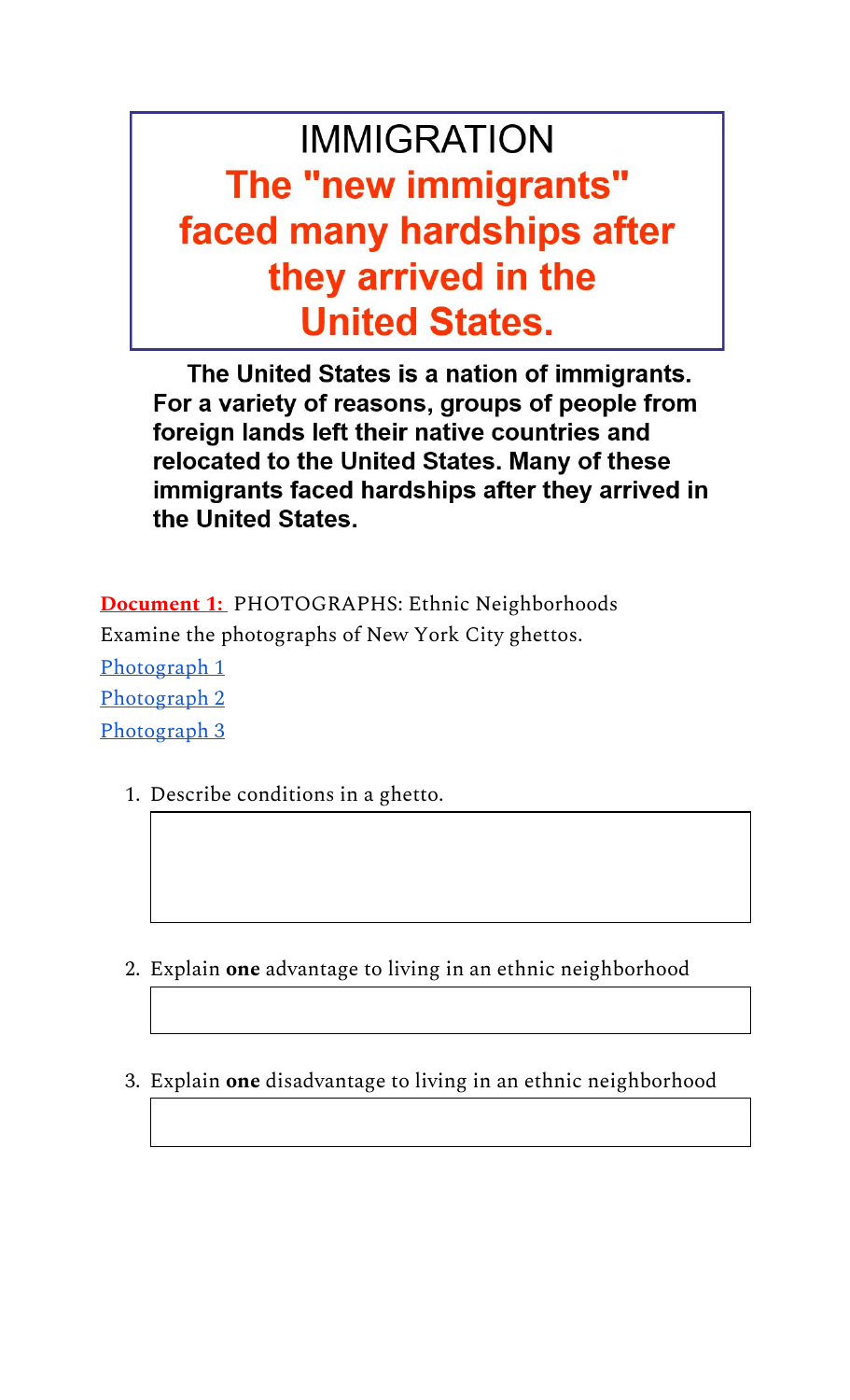# **Document 2:**  STATEMENTS & CHART: Working Conditions **[STATEMENTS](https://drive.google.com/file/d/1UGxJwhBuXtNCL9ikr7npzc2IelyIIqyR/view?usp=sharing)** [CHART](https://drive.google.com/file/d/1Msp9sLtjK7JirHsMy4Tkx2P2x3FwUHJ3/view?usp=sharing)

1. Explain the dangerous working conditions described in the document and graph.

2. What inference can be made as to the reason why the children of new immigrants often worked instead of going to school?

### **[Document 3:](https://drive.google.com/file/d/15NiAAOZSzrNsCfTdPr7JPoFCVRTmmwjX/view?usp=sharing)** [DRAWING: The Tenements](https://drive.google.com/file/d/15NiAAOZSzrNsCfTdPr7JPoFCVRTmmwjX/view?usp=sharing)

Analyze each floor of the tenement drawing. Describe **at least FOUR** hardships immigrants faced in the tenements.

[FLOOR 1](https://drive.google.com/file/d/1-R09CTAaEuZIAMu6AlQjYUFIqxbKDJIo/view?usp=sharing) / [FLOOR 2](https://drive.google.com/file/d/15ITgxt9yjFCbQRkEbUm0XEDJwk16oX0E/view?usp=sharing) / [FLOOR 3](https://drive.google.com/file/d/1wc6OwbFCTeomdqLYR4-bIEcygOr5XP_4/view?usp=sharing) / [FLOOR 4](https://drive.google.com/file/d/1VSlhfKKXekZvTtVqzadvXBrtg4vh_vUi/view?usp=sharing)

Evaluate the reasons the new immigrants lived in Tenements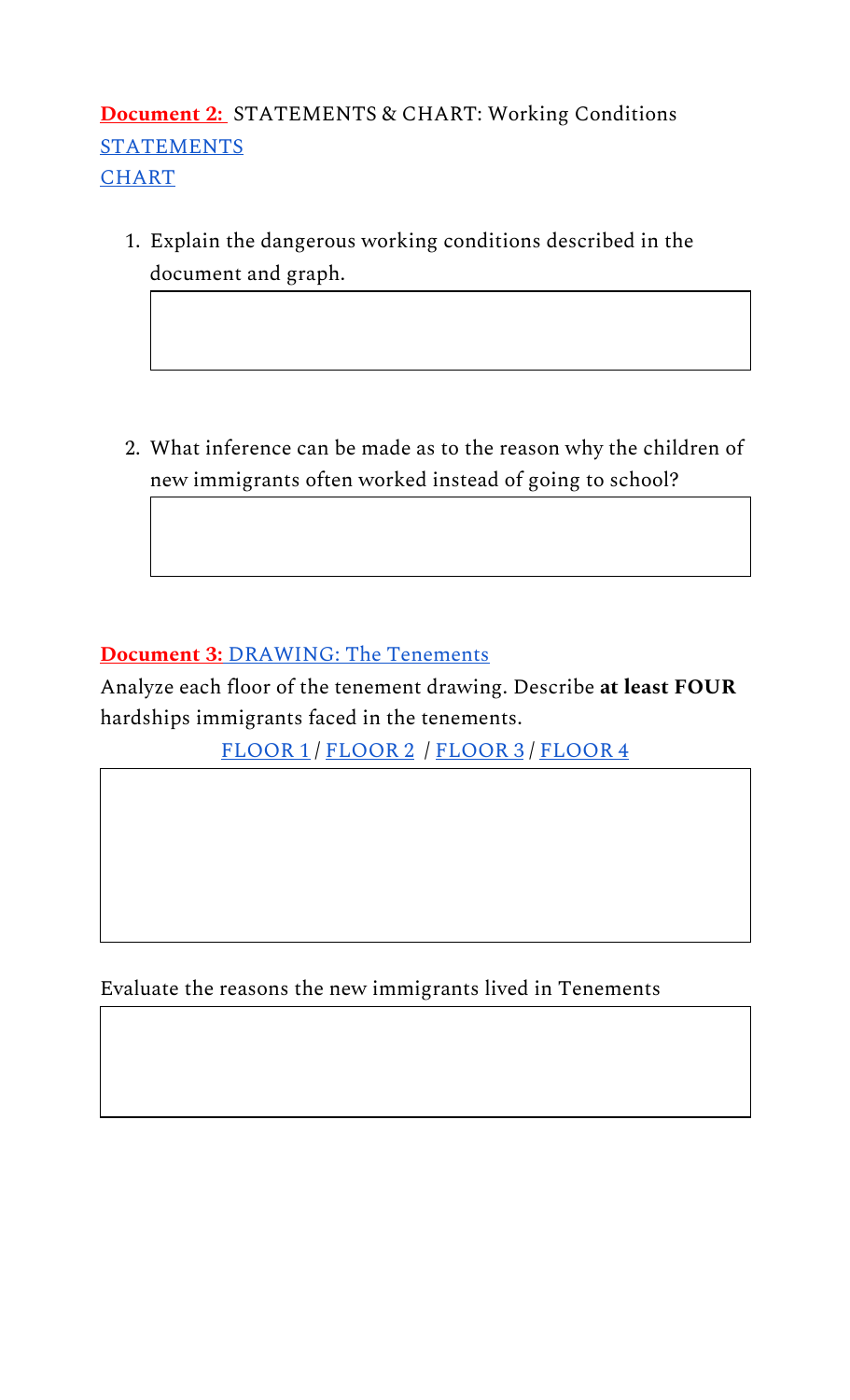#### **[Document 4:](https://drive.google.com/file/d/1n6B3ULxr4o_EAocnlWNBYPKtJSvyb2Sx/view?usp=sharing)** [LETTER: Polish Immigrant 1913](https://drive.google.com/file/d/1n6B3ULxr4o_EAocnlWNBYPKtJSvyb2Sx/view?usp=sharing)

Based on the document, describe **two reason**s it was difficult for this Polish immigrant to fit into American society.

# **[Document 5:](https://drive.google.com/file/d/1vEMeawHVvuW3--iko4Oa2FA8F7Ub1ZX4/view?usp=sharing)** [POLITICAL CARTOON: "THE AMERICAN RIVER](https://drive.google.com/file/d/1vEMeawHVvuW3--iko4Oa2FA8F7Ub1ZX4/view?usp=sharing) **GANGES**" 1871

Analyze the cartoon and list **three problems** the alligators are creating in America

Who do the alligators represent? ([HINT](https://drive.google.com/file/d/1Q2_rOi9Tk6w7PxCwuo0dmFHj1oGaMDW3/view?usp=sharing): Turn the cartoon sideways)

(Still don't see [it?](https://drive.google.com/file/d/1xL0-S4efWJ5-vXXjYdCWHbC2pELjDrpW/view?usp=sharing))

Is this cartoon for or against the migration of the new immigrants? Justify your answer.